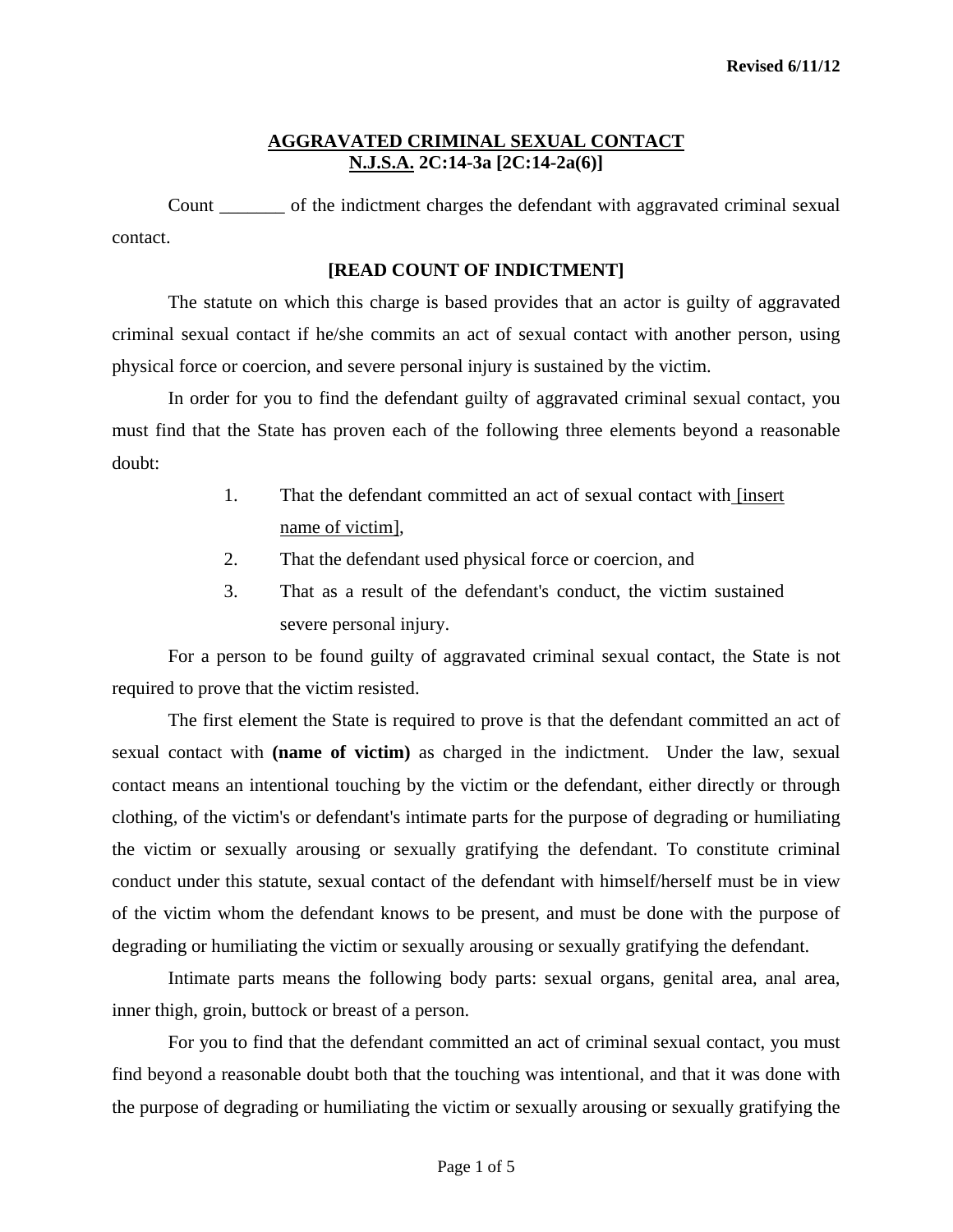$\overline{a}$ 

defendant. A person acts purposely with respect to the nature of his/her conduct or a result thereof if it is his/her conscious object to engage in conduct of that nature or to cause such a result. A person acts purposely with respect to the attendant circumstances if he/she is aware of the existence of such circumstances or he/she believes or hopes that they exist.

 The second element that the State must prove beyond a reasonable doubt is that the defendant used physical force or coercion in committing the act of sexual contact. The State is not required to prove that the victim resisted.

 The terms "physical force" and "coercion" have special meaning under this statute which I will now explain to you.<sup>[1](#page-0-0)</sup>

 Physical force is defined as the commission of the act of sexual contact without the victim's freely and affirmatively given permission to the specific act of contact alleged to have occurred. You must decide whether the defendant's alleged act of contact was undertaken in circumstances that led the defendant reasonably to believe that the victim had freely given affirmative permission to the specific act of sexual contact. Simply put, affirmatively given permission means the victim did or said something which would lead a reasonable person to believe (he/she) was agreeing to engage in the act of sexual contact, and freely given permission means the victim agreed of (his/her) own free will to engage in the act of sexual contact.

 Freely and affirmatively given permission can be indicated either through words or through actions that, when viewed in the light of all the surrounding circumstances, would demonstrate to a reasonable person that affirmative and freely given permission for the specific act of sexual contact had been given. Persons need not, of course, expressly announce their consent to engage in an act of sexual intercourse for there to be affirmative permission. Permission to engage in an act of sexual contact can be and indeed often is indicated through physical actions rather than words. Permission is demonstrated when the evidence, in whatever form, is sufficient to demonstrate that a reasonable person would have believed that the alleged victim had affirmatively and freely given authorization to the act.

 Proof that the act of sexual contact occurred without the victim's permission can be based on evidence of conduct or words in light of surrounding circumstances, and must demonstrate

<span id="page-1-0"></span><sup>1</sup> The definition of "physical force" in this charge is taken from State in the Interest of M.T.S., 129 N.J. 422, 444-449 (1992).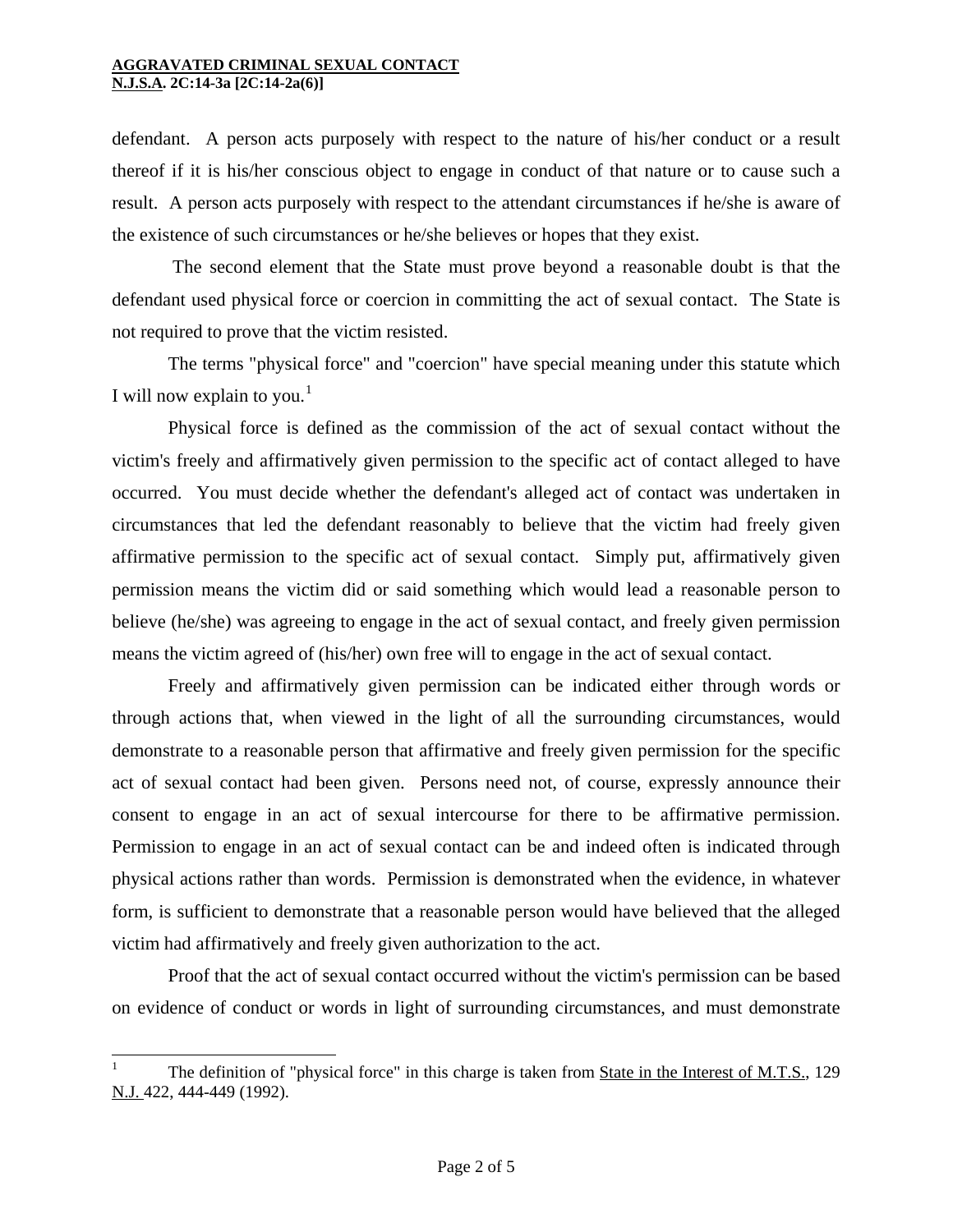beyond a reasonable doubt that a reasonable person would not have believed that there was affirmative and freely given permission. If there is evidence to suggest that the defendant reasonably believed that such permission had been given, the State must demonstrate either that the defendant did not actually believe that such permission had been freely given, or that such a belief was unreasonable under all of the circumstances. In determining the reasonableness of defendant's belief that the victim had freely given affirmative permission, you must keep in mind that the law places no burden on the alleged victim to have expressed non-consent or to have denied permission. You should not speculate as to what the alleged victim thought or desired or why (he/she) did not resist or protest. The State is not required to prove that the victim resisted.

 To find that the defendant used coercion, you must find that with the purpose, that is, conscious object, to unlawfully restrict [victim's] freedom of action to engage in or refrain from engaging in the act of sexual contact, the defendant threatened to: $2$ 

#### **[Charge applicable language]**

- (1) inflict bodily injury on anyone or any other offense;
- (2) accuse anyone of an offense;
- (3) expose any secret which would tend to subject any person to hatred, contempt or ridicule, or to impair his or her credit or business repute;
- (4) take or withhold action as an official, or cause an official to take or withhold action;
- (5) testify or provide information or withhold testimony or information with respect to another's legal claim or defense; or
- (6) perform any other act which would not in itself substantially benefit the actor but which is calculated to substantially harm another person with respect to his or her health, safety, business, calling, career, financial condition, reputation or personal relationships.

<span id="page-2-0"></span> In other words, to find that the defendant used coercion, you must find that the defendant's purpose, that is, conscious object, was to compel [victim] to engage in an act of sexual contact by threatening (him/her).

The third element that the State must prove beyond a reasonable doubt is that as a result

 $\overline{2}$ See N.J.S.A. 2C: 14-1*j* and 2C:13-5.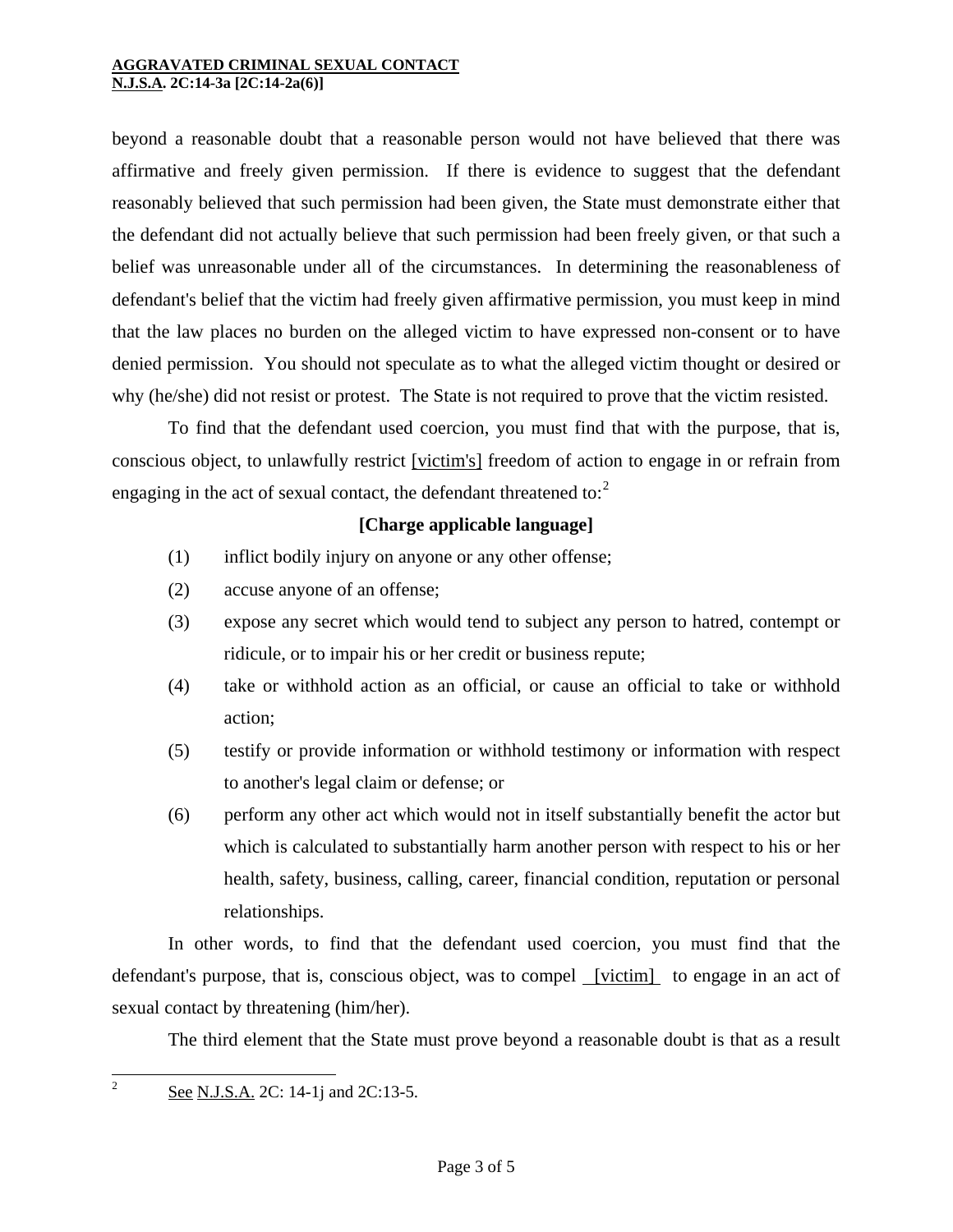of the defendant's conduct, the victim sustained severe personal injury. According to the law, "severe personal injury" means severe bodily injury, disfigurement, disease, incapacitating mental anguish or chronic pain. Bodily injury means physical pain, illness or any impairment of physical condition.

### **[Charge if applicable]**

"Incapacitating mental anguish" means severe emotional distress or suffering which results in a temporary or permanent inability of the victim to function in some significant aspect of (his/her) life, such as in (his/her) employment, (his/her) ability to care for (himself/herself), or in (his/her) capacity as spouse, homemaker or mother/father. Temporary incapacity means more than a mere fleeting, short-lived or brief incapacity.<sup>[3](#page-2-0)</sup>]

## **[If there is an issue as to whether the defendant's conduct caused the injury, add the following:**

 To find that the severe injury sustained by the victim was caused by the defendant's conduct, you must find first, that but for the defendant's conduct, the victim would not have sustained severe personal injury; and second, that the victim's injury was the probable consequence of the defendant's conduct.<sup>[4](#page-3-0)</sup> In order for the injury to be a probable consequence of the defendant's conduct, the injury must not have been too remote, or too accidental in its occurrence, or too dependant on another's volitional act(s) to have a just bearing on the defendant's liability or the gravity of his offense. In other words, you must decide if the State has proven beyond a reasonable doubt that the injury did not occur in such an unexpected or unusual manner that it would be unjust to find defendant responsible for the injury.<sup>[5](#page-3-1)</sup>]

 $\overline{3}$ State v. Walker, 216 N.J. Super. 39, 44 (App. Div.), certif. denied, 108 N.J. 179 (1987).

<span id="page-3-0"></span><sup>4</sup> This language on causation is written on the assumption that no culpability on the part of the defendant is required for causing injury to the victim. If, however, causing the injury is a material element for which a purposeful [knowing] mental state is required, <u>see N.J.S.A.</u> 2C:2-2c(3), the second part of the causation element should read: two, that the victim's injury must have been within the defendant's design [contemplation] or, if not, the actual injury must involve the same kind of injury or harm as that designed [contemplated] and not be too remote, accidental in its occurrence or dependent on another's volitional act to have a just bearing on the defendant's liability or on the gravity of his offense. See N.J.S.A. 2C:2-3b.

<span id="page-3-1"></span><sup>5</sup> If the State and the defendant offer different factual theories of causation, each should be summarized for the jury.